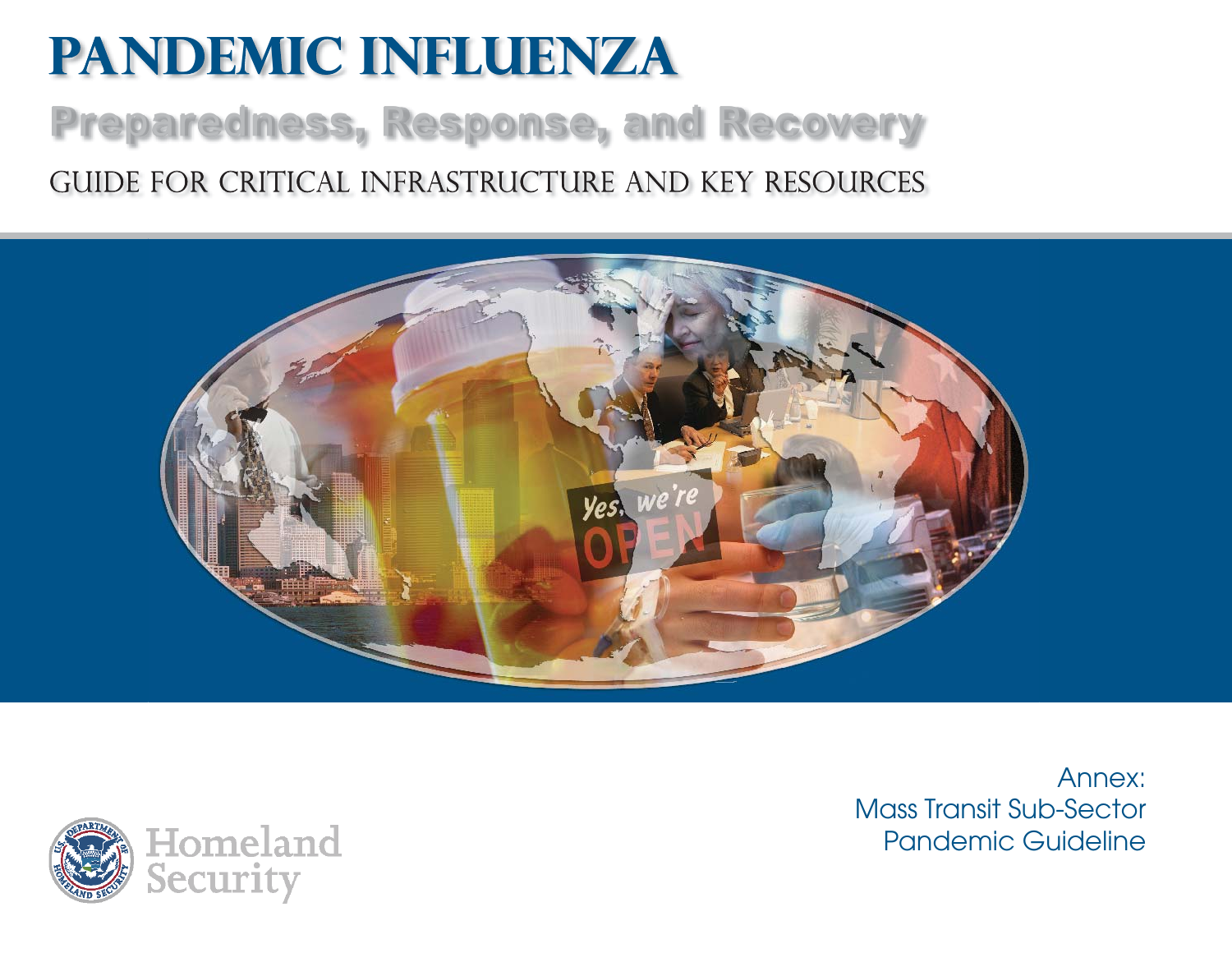

## **ANNEX: Mass Transit Sub-Sector Pandemic Influenza Planning Guideline**

**Purpose:** This Sector-specific guideline is an annex to the *Pandemic Influenza Preparedness, Response, and Recovery Guide for Critical Infrastructure and Key Resources* (CIKR Pandemic Influenza Guide) and intends to assist the owners and operators within the Mass Transit Sub-Sector of the Transportation Sector with planning for a catastrophic pandemic influenza. Organizations that fail to prepare for such a prolonged catastrophic event may find themselves without the staff, equipment, or supplies necessary to continue providing essential transportation services for their customers and the nation. For a copy of the complete CIKR Pandemic Influenza Guide, please see [www.pandemicflu.gov/plan/pdf/cikrpandemicinfluenzaguide.pdf](http://www.pandemicflu.gov/plan/pdf/cikrpandemicinfluenzaguide.pdf).

**How to Use Guidelines:** The guidelines serve as a non-prescriptive reference for owner-operators and a practical tool that contingency planners can use to augment and tailor their existing emergency response plans given the unique challenges a pandemic influenza presents. **It is important to integrate this influenza pandemic planning with your organization's existing business continuity and emergency response plans and/or the CIKR Pandemic Influenza Guide's comprehensive framework for influenza pandemic catastrophic planning.** This annex addresses the major challenges the Mass Transit Sub-Sector may face and should assess in its pandemic influenza planning within the seven key areas of vulnerability highlighted in blue boxes in the Guideline. While not necessarily applicable to all organizations in a given sector, each relevant *Action*, *Supporting Action,* and *Question* in this guideline can be integrated and managed as a separate checklist item during the planning process.

- •**Actions**: These are primary checklist items with numerous related supporting actions and questions to consider.
- •**Supporting Actions**: Expanding on the overarching action, these supporting actions offer specific suggestions for further study.
- • **Questions to Consider**: These questions are designed to focus on the main and supporting actions. The questions are not comprehensive; they are designed simply to represent a starting point to stimulate thinking about further actions and options.

**Planning Assumptions:** Influenza pandemics are unpredictable events; it is impossible to forecast their characteristics or severity accurately. The Centers for Disease Control and Prevention define a severe pandemic influenza as a Category 4 or 5 with case fatality ratio of 1 percent or higher. Given today's highly mobile population, if a severe pandemic influenza emerges, outbreaks may occur nearly simultaneously across the country making reallocation of resources more difficult than in other emergencies. Therefore, each sector must rely primarily on its own internal resources and workers, for protection (including security) and response. While an influenza pandemic will likely affect a given community for six to eight weeks, nationally a wave may linger for up to 12 weeks. Thus, even though a community outbreak may have subsided, businesses in those communities that depend on a national supply chain may find themselves without the necessary materials, supplies, and workforce because other communities across the country may still be affected by an outbreak. The guidance, which is based on disease impact assumptions ([pandemicflu.gov/plan/pandplan.html](http://pandemicflu.gov/plan/pandplan.html)) from the CDC, includes the following:

- •*Susceptibility to the pandemic influenza virus will be universal.*
- •*Once sustained person-to-person transmission begins, the disease will spread rapidly around the globe.*
- •*The clinical disease attack rate will likely be 30 percent or higher in the overall population during the influenza pandemic.*
- • *Rates of absenteeism will depend on the severity of the influenza pandemic. In a severe pandemic, absenteeism attributable to illness, the need to care for ill family members and fear of infection may reach 40 percent during the peak weeks of a community outbreak.*
- •*Epidemics will last 6-8 weeks in affected communities.*
- •*Multiple waves (periods where community outbreaks strike across the country) will likely occur with each lasting 2-3 months*.

For detailed information on the complete set of planning assumptions and the influenza pandemic context, see Section 3 of the CIKR Pandemic Influenza Guide and the other Federal guidance at [www.pandemicflu.gov](http://www.pandemicflu.gov/).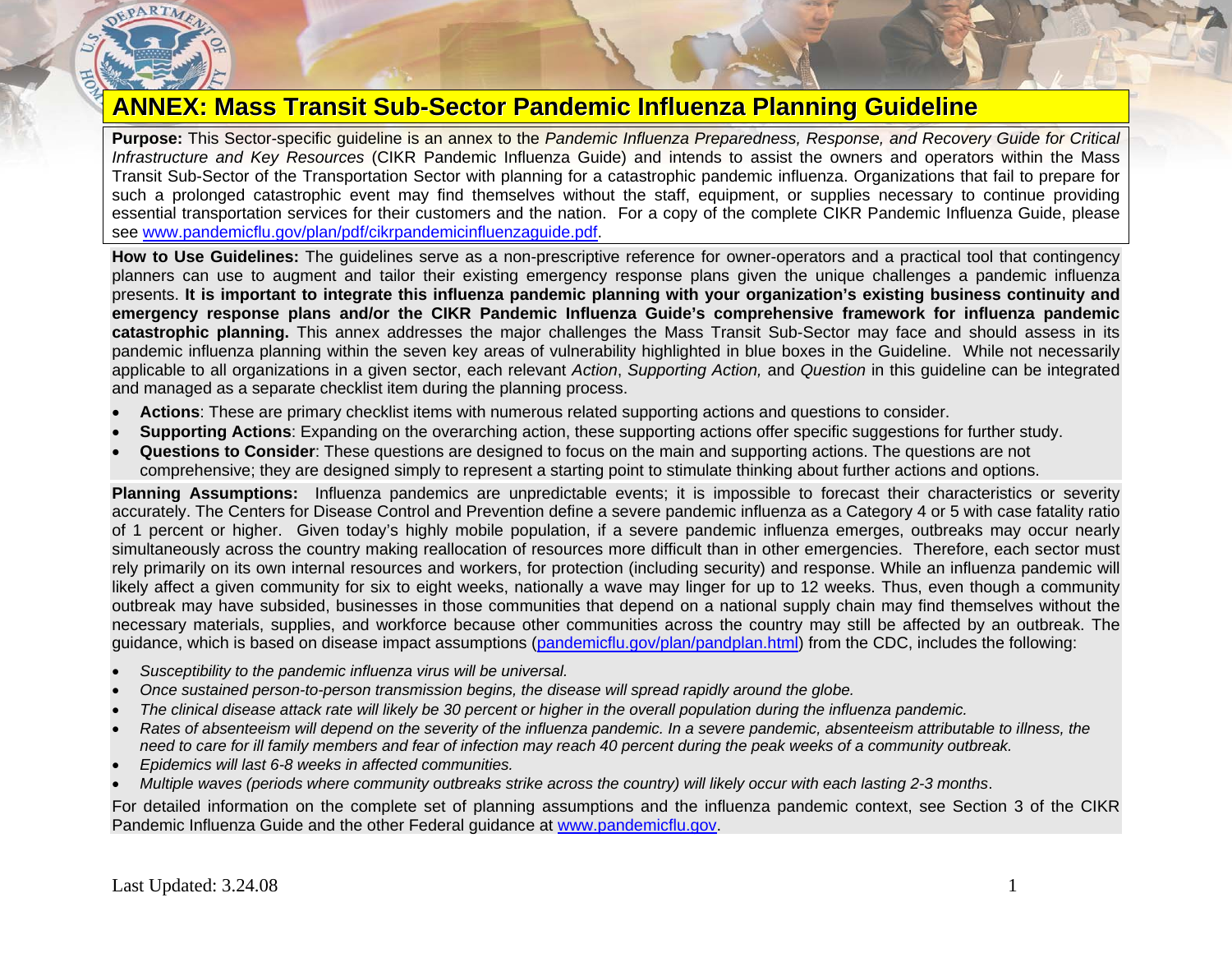

## ESSENTIAL SERVICES, FUNCTIONS, AND PROCESSES

Every day, public- and private-sector mass transit organizations transport millions of passengers, and to a lesser extent, goods and services, by various modes, including bus, rail, ferry, taxicab, and paratransit. Mass transit's role in sustaining the nation's economy is significant. Disruption to these services may cause local, regional, and national challenges. Proactive planning with emergency management, public safety, and government officials will help integrate essential mass transit operations into community emergency response plans. Other specific functions and processes include: *receiving, holding, securing and managing passengers and goods; providing customer service support; managing transit security operations; overseeing control center functions; coordinating scheduling and dispatch; collecting revenue; business and HR support operations; maintaining critical equipment; and ensuring passenger, worker, and operational safety.*

#### **ACTIONIdentify and assess essential services, functions, and processes.**

| SUPPORTING ACTIONS                                                                                                                            | QUESTIONS TO CONSIDER                                                                                                                                                                                                                                                                                                                                                                                                                                                                                                                                                |
|-----------------------------------------------------------------------------------------------------------------------------------------------|----------------------------------------------------------------------------------------------------------------------------------------------------------------------------------------------------------------------------------------------------------------------------------------------------------------------------------------------------------------------------------------------------------------------------------------------------------------------------------------------------------------------------------------------------------------------|
| Prioritize services/functions given their value<br>to customers and the community (i.e. hours of<br>service, routes and modes).               | How would a severe influenza pandemic affect customer demand and operations? For<br>example, disease containment strategies may lower demand for mass passenger carriers<br>(i.e., bus and rail), while demand for taxicabs and paratransit type vehicles might increase.                                                                                                                                                                                                                                                                                            |
| Maintain those essential functions and<br>processes required to sustain essential<br>services and operations.                                 | At what level, if any, are businesses and other destinations where passengers typically<br>travel likely to continue operating? What will the impact be if "non-essential" businesses<br>reduce operations or close temporarily? Will paratransit demands decrease for such as<br>transporting essential workers who need the transit service and for other typical individual<br>requirements (i.e., medical care and food)?                                                                                                                                        |
| Identify potential "non-essential" services,<br>functions, and processes that can be<br>suspended or adapted to other more essential<br>uses. | Can bus routes be modified quickly based on changing demand (e.g., as the pandemic<br>influenza unfolds potentially reducing low passenger load bus routes and beefing up<br>service on arterial streets to provide better than normal service on fewer routes)?                                                                                                                                                                                                                                                                                                     |
| Communicate with customers and local<br>emergency response officials the need to<br>jointly plan and prepare for an influenza<br>pandemic.    | How might the organization creatively adapt its typical services to support the community<br>or nation? For example, could private motor carrier buses be used to augment traditional<br>bus routes to increase capacity and reduce passenger contact? Will increased use of car<br>pools improve protection? Can communities assign trained staff to buses and trains to<br>assess passengers, provide masks, and/or ensure social distancing measures are followed?<br>Can priority status and handling be designated for passengers traveling to medical centers? |

## ESSENTIAL ASSETS AND EQUIPMENT

Unlike other disasters, an influenza pandemic will not physically damage infrastructure. However, planners should assess the impact absenteeism could have on operations. High absentee rates will make it difficult to maintain repair sites (e.g., city/regional maintenance centers, repair and towing shops). A worker shortage may delay in-house maintenance and repair of assets and equipment, including engines, electronics, rails, and roadways. For entities that remain operational, the impact on the supply chain may limit the availability and delivery of replacement parts and supplies. Essential assets and equipment include: *heavy/ light railroad locomotives and cars; buses; taxis; ferries; paratransit vehicles; railroad/roadway maintenance, repair and safety equipment; refueling equipment and stations; customer ticketing; traction power substations; signal houses; security assets; and IT/ communications assets for monitoring, dispatch, and safety.* 

#### **ACTION Review equipment critical to support each essential function.**

| SUPPORTING ACTIONS                                                                                                                      | <b>QUESTIONS TO CONSIDER</b>                                                                                                                                                                                                                                      |
|-----------------------------------------------------------------------------------------------------------------------------------------|-------------------------------------------------------------------------------------------------------------------------------------------------------------------------------------------------------------------------------------------------------------------|
| I dentify assets and equipment that must be<br>operated continuously and/or at key periods to<br>sustain essential functions processes. | Can typical processes be modified temporarily to sustain essential assets and equipment?<br>For example, could bus, railroad, and ferry equipment be used in a more efficient and less<br>demanding manner to try and reduce maintenance and repair requirements? |

Last Updated: 3.24.08 2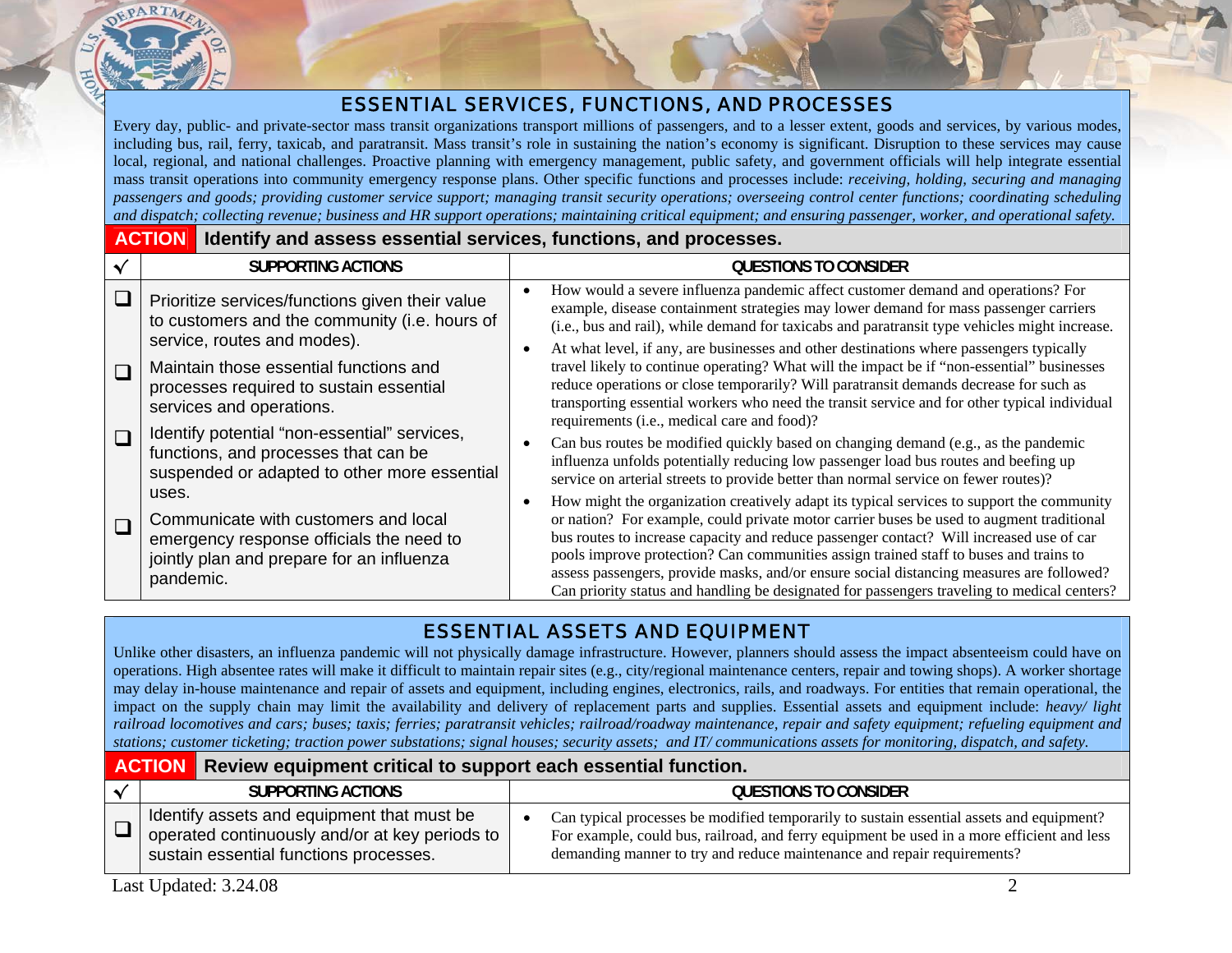| └      | Identify assets and equipment that must be<br>operated continuously and/or at key periods to<br>sustain essential functions processes.                                                                                                                                                   | Can typical processes be modified temporarily to sustain essential assets and equipment?<br>For example, could bus, railroad, and ferry equipment be used in a more efficient and less<br>demanding manner to try and reduce maintenance and repair requirements?                                                                                                                                                                                                                                                                        |
|--------|------------------------------------------------------------------------------------------------------------------------------------------------------------------------------------------------------------------------------------------------------------------------------------------|------------------------------------------------------------------------------------------------------------------------------------------------------------------------------------------------------------------------------------------------------------------------------------------------------------------------------------------------------------------------------------------------------------------------------------------------------------------------------------------------------------------------------------------|
| $\Box$ | Identify and prioritize safety and security<br>requirements for maintaining essential                                                                                                                                                                                                    | Could non-essential facilities be closed to consolidate operations and supplies? For<br>example, could fewer bus maintenance sites and dispatch centers be operated and still<br>adequately support all operations and equipment?                                                                                                                                                                                                                                                                                                        |
| $\Box$ | equipment and assets.<br>Review all primary and supporting assets to<br>identify potential single-point failures and                                                                                                                                                                     | What are the recurring maintenance requirements for the facilities used to house<br>$\bullet$<br>equipment, passengers, and employees? Do they demand a continuous level of operations,<br>maintenance and repair? What backup options exist in case of facility environmental<br>equipment breakdowns during times of extreme weather?                                                                                                                                                                                                  |
| $\Box$ | possible cascading consequences.<br>Consider how each action relates to those                                                                                                                                                                                                            | How will public concern over disease transmission affect demand in public transit use,<br>especially in urban areas?                                                                                                                                                                                                                                                                                                                                                                                                                     |
|        | developed to address other emergencies in<br>existing Mass Transit business contingency<br>plans, and in the Transportation Sector-<br>Specific Plan to the National Infrastructure<br>Protection Plan (NIPP).See: www.dhs.gov/xlibrary<br>/assets/Transportation_Base_Plan_5_21_07.pdf. | When assessing potential single-point failures, what are the possible and plausible primary<br>and supporting asset/equipment challenges (e.g., special driver and maintenance technician<br>availability; adequate fuel/electricity availability and security; emergency rail, bridge and<br>roadway repair; non-standard replacement and repair part accessibility; backup generator,<br>fuel supply, security and safety equipment availability; Internet and telecommunications<br>scheduling and control; and dispatch resilience)? |
|        |                                                                                                                                                                                                                                                                                          | Have standard operating and emergency procedures been developed for all essential<br>processes and equipment? If so, have they been distributed broadly to managers and staff?                                                                                                                                                                                                                                                                                                                                                           |
|        |                                                                                                                                                                                                                                                                                          | Has a full assessment (i.e., Preliminary Hazard Analysis) been conducted for all systems to<br>identify potential single-point failures based on the pandemic influenza planning<br>assumptions?                                                                                                                                                                                                                                                                                                                                         |

| <b>ACTION</b> |                                                                                                                                                                                                                                                                                                              | Prepare to sustain essential equipment for a wave lasting up to three months.                                                                                                                                                                                             |  |  |  |
|---------------|--------------------------------------------------------------------------------------------------------------------------------------------------------------------------------------------------------------------------------------------------------------------------------------------------------------|---------------------------------------------------------------------------------------------------------------------------------------------------------------------------------------------------------------------------------------------------------------------------|--|--|--|
|               | SUPPORTING ACTIONS                                                                                                                                                                                                                                                                                           | <b>QUESTIONS TO CONSIDER</b>                                                                                                                                                                                                                                              |  |  |  |
|               | Prioritize the options available to address<br>demands on essential resources.                                                                                                                                                                                                                               | Is there excess operational capacity available in the business' essential assets to sustain<br>functions and reduce demand on equipment and workers? For example, are there typically<br>more qualified drivers than operational buses, or more buses than driver shifts? |  |  |  |
|               | Plan to rely on in-house or available local<br>maintenance and repair/replacement support<br>for 2-3 months during a pandemic influenza<br>wave.<br>Assess recurring and preventative<br>maintenance requirements.<br>Assess implications if essential assets fail<br>early on during the pandemic influenza | Are there other similar vehicles that may become available due to decreased demand that<br>can be pressed into service, such as school buses being employed for public transport?                                                                                         |  |  |  |
| $\Box$        |                                                                                                                                                                                                                                                                                                              | Without sufficient replacement parts on-site or locally, could a mutual aid pact be formed<br>to sustain operations? For example, could taxicab and paratransit businesses collaborate to<br>share a maintenance site with adequate repair equipment and key workers?     |  |  |  |
| $\Box$        |                                                                                                                                                                                                                                                                                                              | What is the frequency for routine maintenance on essential primary/secondary assets and<br>equipment? How critical is it to perform on this schedule? How easily can scheduled<br>maintenance be deferred or accelerated on short notice?                                 |  |  |  |
|               | outbreak.<br>Consider establishing a pandemic influenza                                                                                                                                                                                                                                                      | What are the specific demands mass transit rail infrastructure components that must be<br>frequently inspected and maintained, to include track, structures, signals, traction power,                                                                                     |  |  |  |
|               | Last Updated: 3.24.08                                                                                                                                                                                                                                                                                        |                                                                                                                                                                                                                                                                           |  |  |  |

DEPARTM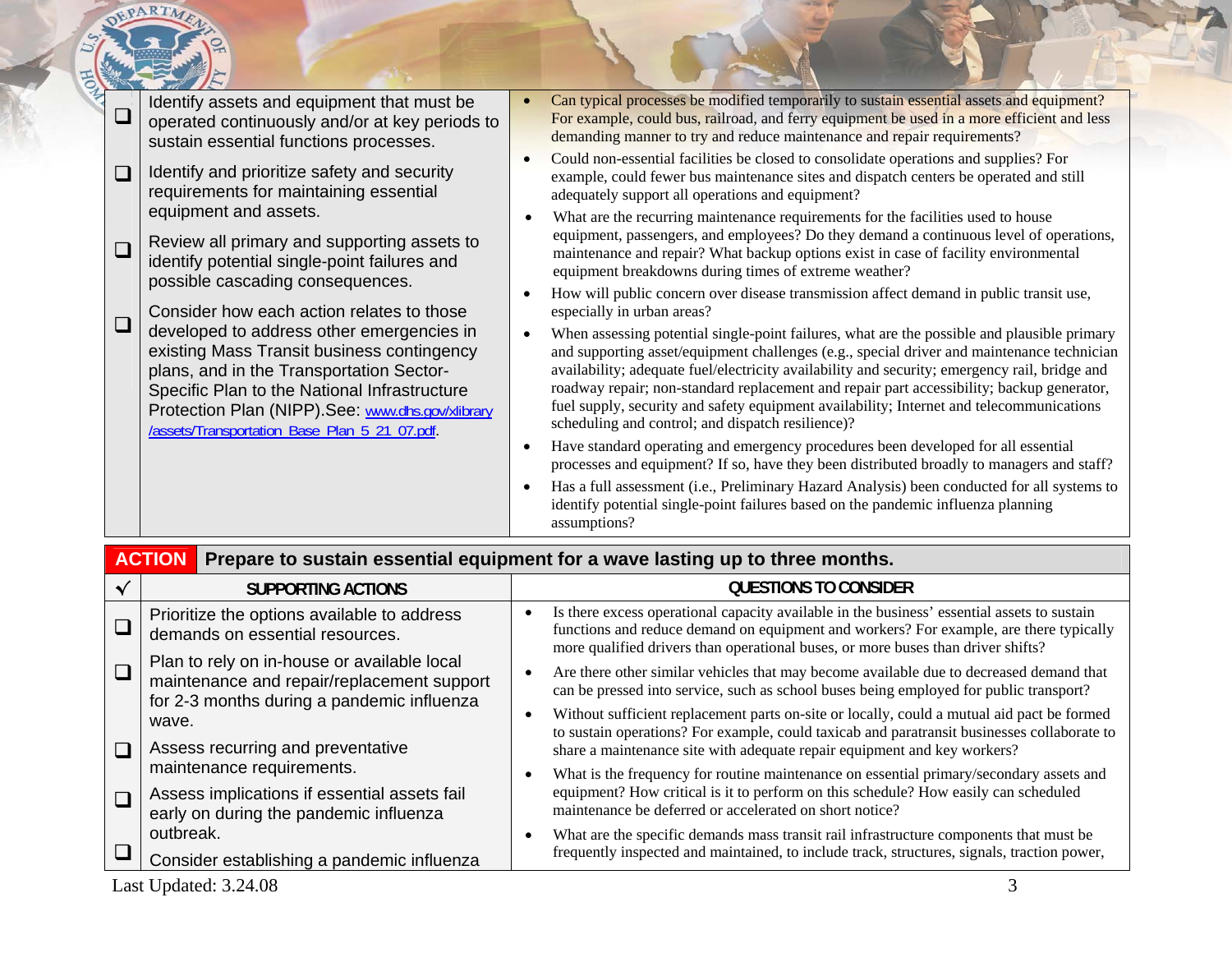mutual aid program among similar small/medium and even large businesses to assist each other with sustaining essential assets.

communications and vehicles?

• Are there updated emergency operating plans for assets/equipment to address pandemic influenza conditions? For example, can social distancing strategies, disciplined personal hygiene, PPE, and equipment decontamination be incorporated effectively and efficiently?

#### ESSENTIAL RAW MATERIALS AND SUPPLIES

A severe pandemic influenza may disrupt access to suppliers and to supplier's manufacturers for up to three months – much longer than other disasters. Direct impacts on individuals, businesses, and the nation from the virus, and disease mitigation strategies indirectly, may affect production and delivery of materials and supplies. Mass transit entities should assess their supply chain networks from their in-house storage capacity to all  $1<sup>st</sup>$ ,  $2<sup>nd</sup>$ , and beyond distributor levels. Given a reliance on "just-in-time" delivery and other potential impacts that could shut down the supply chain, entities may consider stockpiling essential items such as lubricants, filters, belts, tires, electronics as well as worker protection and environmental cleaning material (e.g., masks, gloves, hand sanitizer and surface disinfectants).

| <b>ACTION</b> Identify materials and supplies to sustain essential functions and equipment for up to three months. |  |
|--------------------------------------------------------------------------------------------------------------------|--|
|                                                                                                                    |  |

|        | SUPPORTING ACTIONS                                                                                                                                                                | QUESTIONS TO CONSIDER                                                                                                                                                                                                                                                                                                                                                             |
|--------|-----------------------------------------------------------------------------------------------------------------------------------------------------------------------------------|-----------------------------------------------------------------------------------------------------------------------------------------------------------------------------------------------------------------------------------------------------------------------------------------------------------------------------------------------------------------------------------|
|        | Identify critical material and supplies (e.g.,<br>fuel, lubricants, refrigerants, filters, repair<br>parts) necessary to maintain essential mass<br>transit assets and equipment. | How much of which materials/supplies (e.g., gallons of gasoline/diesel, quarts of<br>$\bullet$<br>lubricants) are required to sustain the most essential operations for up to three months?                                                                                                                                                                                       |
|        |                                                                                                                                                                                   | How many days supply are stocked onsite for all essential fuels and supplies? How will the<br>necessary difference between stocked and required be obtained during a pandemic<br>emergency to support operations both locally and on the road?                                                                                                                                    |
|        | Prioritize essential material and supplies<br>necessary to operate equipment and sustain<br>essential functions.                                                                  | What available supplies (e.g., other appropriate types of fuels and lubricants) might be<br>٠<br>substituted as backups temporarily for preferred essential ones?                                                                                                                                                                                                                 |
| $\Box$ | Identify options to reduce demand for<br>essential supplies and materials.                                                                                                        | Are there operations and maintenance processes that could be modified to reduce demand<br>to stock supplies? For example, could you extend the period between lubricants and filter<br>replacement?                                                                                                                                                                               |
| $\Box$ | Assess all internal and external supply-chain<br>support operations and contracts.                                                                                                | How might small/medium-sized businesses collaborate to reduce their risk and<br>$\bullet$<br>vulnerability for obtaining essential supplies and materials?                                                                                                                                                                                                                        |
|        | Explore options that might reduce the need to<br>stockpile high-cost supplies or hazardous<br>materials on-site at each business.                                                 | Are there new or additional procedures and supplies necessary to ensure passenger and<br>$\bullet$<br>worker areas are cleaned and disinfected between trips/shifts and load changes? For<br>example, does the business have sufficient and appropriate cleaning solutions to disinfect<br>the interior of buses and railroad passenger cars between shifts? Will this affect the |
| $\Box$ | Assess costs to procure, stock, and/or ensure<br>delivery of essential materials.                                                                                                 | durability of the interiors of these vehicles/cars?<br>What can the business afford to stockpile and what must it stockpile? How might these<br>$\bullet$                                                                                                                                                                                                                         |
|        |                                                                                                                                                                                   | additional extraordinary costs be funded (e.g., retained earnings, special disaster fund,<br>and/or government support)?                                                                                                                                                                                                                                                          |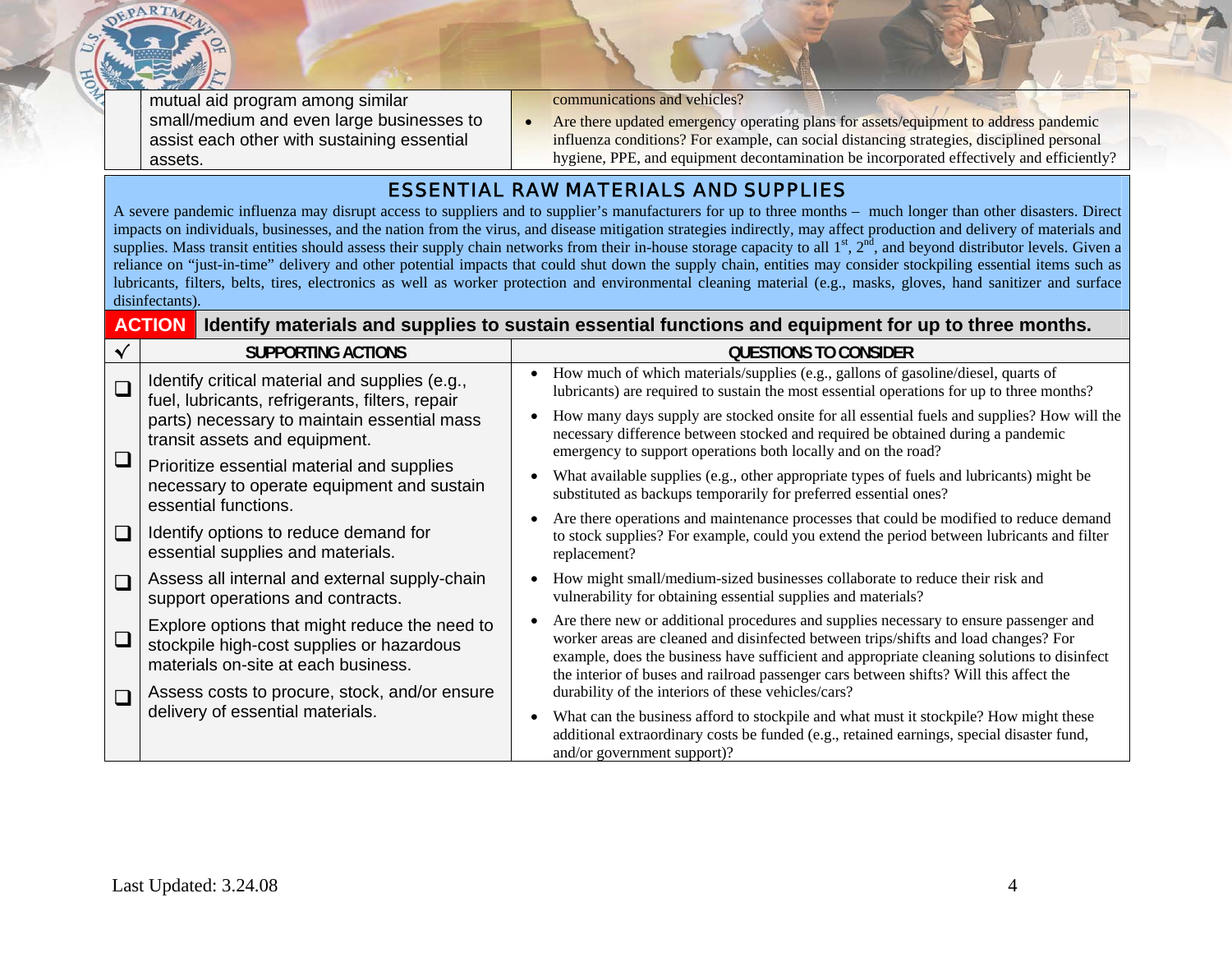

| $\cdots$     | $\sim$ $\sim$ $\sim$<br><b>ACTION</b>                                                                                                             | Determine the most effective ways to ensure an adequate supply of essential materials.                                                                                                                                                                                                |
|--------------|---------------------------------------------------------------------------------------------------------------------------------------------------|---------------------------------------------------------------------------------------------------------------------------------------------------------------------------------------------------------------------------------------------------------------------------------------|
| $\checkmark$ | <b>SUPPORTING ACTIONS</b>                                                                                                                         | <b>QUESTIONS TO CONSIDER</b>                                                                                                                                                                                                                                                          |
| $\Box$       | Identify physical/safety limitations in stocking<br>sufficient essential supplies/materials locally.                                              | Is there adequate space on-site at vehicle garages and maintenance and rail support areas to<br>expand storage of fuels and supplies temporarily?<br>Are open warehouses or storage containers available locally on short notice to serve as                                          |
| $\Box$       | Identify a formal chain of command to ensure                                                                                                      | temporary storage sites?<br>Can these essential materials and supplies be safely, legally, and practically stored at<br>$\bullet$                                                                                                                                                     |
|              | someone is available to authorize major                                                                                                           | local/regional distribution centers or at dispersed sites along likely travel routes?                                                                                                                                                                                                 |
|              | emergency procurements.<br>Identify additional security needs for expanded                                                                        | Are there realistic options for obtaining these essential materials/supplies elsewhere during<br>$\bullet$<br>an influenza pandemic (e.g., Fed/State/local government stockpile, mutual assistance<br>business stockpile, or excess capacity in large or "non-essential" businesses)? |
| $\Box$       | and newly created high-value or at-risk<br>material stockpiles.                                                                                   | Are essential workers authorized to expedite purchases of supplies and materials via credit<br>card or purchase order when supervisors are not available to approve or make purchases?                                                                                                |
| $\Box$       | Identify potential risk through1st/2nd/3rd-order<br>vulnerabilities or unintended effects to supply<br>chain (i.e., who supplies the suppliers?). | To improve availability options, are there pre-established contracts with multiple vendors<br>of essential supplies? Who do the business' vendors rely on for their supply and transport<br>services; are they different or the same providers?                                       |
| $\Box$       | Coordinate with all supply-chain vendors and<br>normal support sites.                                                                             | What happens if the supply chain cannot provide critical materials or supplies? How<br>quickly would that affect your ability to provide essential services? How will customers,<br>vendors, and government emergency response officials be notified of potential impacts?            |
|              |                                                                                                                                                   | Have planning and preparedness actions been integrated with local/regional suppliers to<br>promote interface resilience and priority support for the business' essential requirements<br>(e.g., repair sites and fueling stations)?                                                   |
|              |                                                                                                                                                   | Are there vulnerabilities in support for the business' primary suppliers and supply sites?<br>For example, is there a priority for fuel distributors to re-supply specific local fueling<br>stations in the area and are these the same ones on which the business relies?            |
|              |                                                                                                                                                   | How can you provide incentives for essential suppliers and support contractors to become<br>better prepared? For example, can the business collaborate on planning, integrate<br>preparedness training, and stipulate pandemic influenza certification in all supply<br>contracts?    |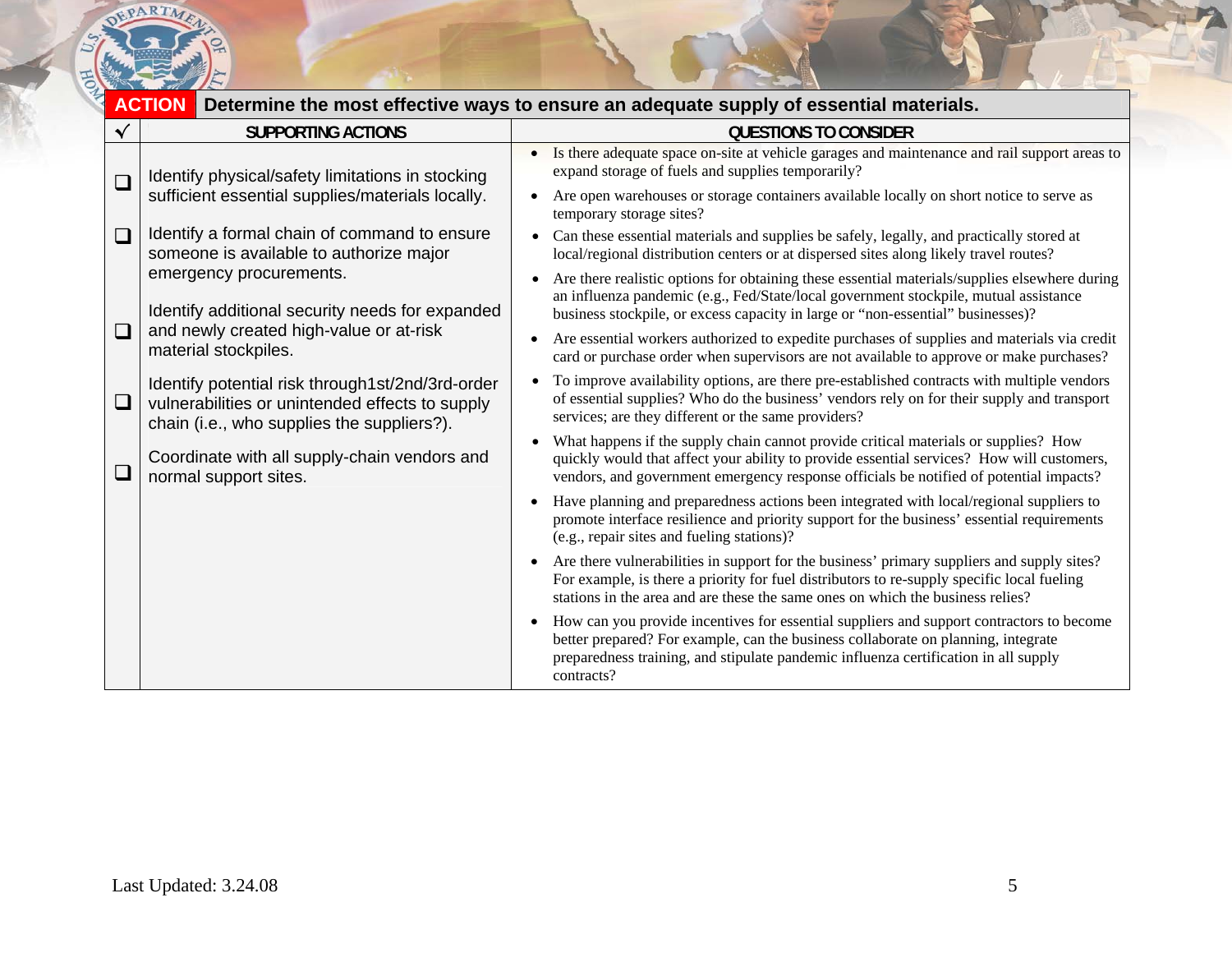

#### ESSENTIAL WORKERS

A severe pandemic flu may cause extended absences for essential workers, which might affect the organization and its supply chain. During a severe pandemic influenza, workforce absenteeism may range from 25 to 40 percent. Complicating matters, the disease will strike randomly among employees from the boardroom to the mailroom. Ensuring disciplined workplace personal hygiene and appropriate social distancing strategies may reduce absentee rates for illness and other related reasons. Organizations may also consider stockpiling certain medical (e.g., antiviral medications, see [www.pandemicflu.gov/vaccine/medantivirals.html](http://www.pandemicflu.gov/vaccine/medantivirals.html)) and non-medical countermeasures (e.g., hand disinfectants, gloves, and masks). A list of essential workers may include: *bus drivers; rail operators*; *taxicab and paratransit drivers*; f*erry operators*; *equipment and roadway maintenance and repair workers*; *operations center personnel, safety inspectors; security officers;*  p*assenger and vehicle scheduling; key administration workers; occupational health personnel;* <sup>o</sup>*perations supervisors; and executive management.* 

|              | <b>ACTION</b>                                                                                                                                                         | Identify the types and numbers of workers critical to sustain essential functions.                                                                                                                                                                                                                                                             |
|--------------|-----------------------------------------------------------------------------------------------------------------------------------------------------------------------|------------------------------------------------------------------------------------------------------------------------------------------------------------------------------------------------------------------------------------------------------------------------------------------------------------------------------------------------|
| $\checkmark$ | <b>SUPPORTING ACTIONS</b>                                                                                                                                             | <b>QUESTIONS TO CONSIDER</b>                                                                                                                                                                                                                                                                                                                   |
| $\Box$       | Identify essential workers based on their<br>position/skills necessary to sustain essential<br>functions and equipment.                                               | • Have the worker categories and specific workers who are essential to operate and maintain the<br>essential functions and equipment necessary to sustain the most essential services been<br>formally identified and communicated to the business' workers and appropriate unions and<br>other organizations?                                 |
| $\Box$       | Define the roles and responsibilities of<br>employees, labor organizations, staff,<br>supervisors, managers, and staff medical                                        | Are there constraints in employing union and non-union workers or for specific local worker<br>contracts that should be negotiated in advance of an influenza pandemic (e.g., can skilled<br>railroad maintenance technicians serve as engineers temporarily, or non-union drivers fill in<br>for ill union drivers)?                          |
|              | personnel during an influenza pandemic.                                                                                                                               | What different challenges does the organization face with full-time, part-time, or seasonal<br>$\bullet$<br>employees, and how are these addressed in planning and preparedness efforts?                                                                                                                                                       |
| $\Box$       | Assess impacts from short-term and extended<br>absences by essential workers.                                                                                         | Are there differences in the organization's workforce by age and/or family status? For<br>$\bullet$<br>example, a predominantly young workforce with employees with more school age children<br>will likely be affected more profoundly by school closures and self-quarantine.                                                                |
| $\Box$       | Assess requirements given differences in<br>operational demands for essential workers<br>(e.g., railroad engineers and bus drivers vs.<br>office- based dispatchers). | Do contract employees provide essential in-house or offsite services for vehicles, electronics,<br>$\bullet$<br>business functions and passenger support operations (e.g., workplace and vehicle cleaning,<br>equipment repair, and telecommunications, critical business administrative operations,<br>computer and internet access support)? |
|              |                                                                                                                                                                       | What are the different workforce challenges for on-site vs. off-site and full vs. part-time<br>contractors to perform critical functions?                                                                                                                                                                                                      |
| $\Box$       | Assess the options to obtain contractor<br>$\bullet$<br>backup support on essential operations and<br>determine how quickly that can be started.<br>$\bullet$         | What are the potential impacts of changes in demand and adjustments in scalable operations<br>(e.g., service routes, hours, modes) on essential worker requirements and numbers?                                                                                                                                                               |
|              |                                                                                                                                                                       | Have those workers who might not typically be considered "essential" in most disaster<br>scenarios but will become so during a pandemic flu been assessed, such as vehicle cleaners<br>and station janitors?                                                                                                                                   |
|              |                                                                                                                                                                       | Are there ways to automate or electronically augment some of the essential functions of your<br>$\bullet$<br>workforce (i.e., safety inspectors and security workers)?                                                                                                                                                                         |
|              |                                                                                                                                                                       | What essential operations might need to be maintained temporarily through external contract<br>support (e.g., passenger waiting and vehicle movement physical security)?                                                                                                                                                                       |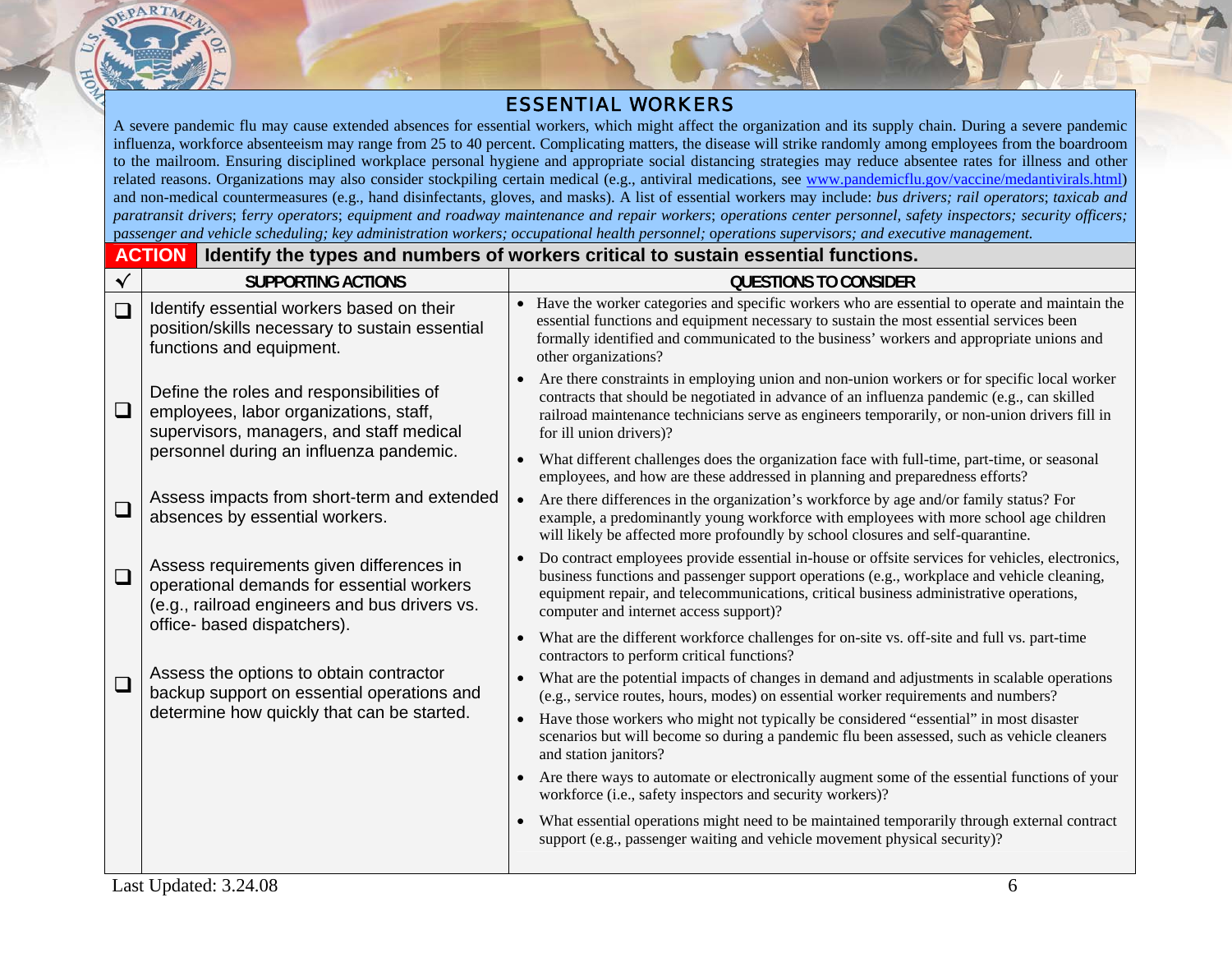

|        | $\sim$ $\sim$<br><b>ACTION</b><br>Identify policies and procedures to ensure a safe workplace.                                            |                                                                                                                                                                                                                                               |                                                                                                                                                                                                                                                                                                         |  |  |  |
|--------|-------------------------------------------------------------------------------------------------------------------------------------------|-----------------------------------------------------------------------------------------------------------------------------------------------------------------------------------------------------------------------------------------------|---------------------------------------------------------------------------------------------------------------------------------------------------------------------------------------------------------------------------------------------------------------------------------------------------------|--|--|--|
| ✔      | SUPPORTING ACTIONS                                                                                                                        |                                                                                                                                                                                                                                               | <b>QUESTIONS TO CONSIDER</b>                                                                                                                                                                                                                                                                            |  |  |  |
| └      | Emphasize worker/workplace disease control/<br>protection. See: www.pandemicflu.gov/plan/<br>workplaceplanning/index.html.                |                                                                                                                                                                                                                                               | Has stockpiling emergency supplies such as food and water been considered for workers<br>who may be retained at the worksite for extended shifts/periods (e.g., control or emergency<br>operations centers)?                                                                                            |  |  |  |
| $\Box$ | Determine the types of Personal Protective<br>Equipment (PPE) that may be best for various<br>worker types and worksites. For information |                                                                                                                                                                                                                                               | What will requirements for maintaining social distancing, equipment decontamination and<br>worker personal protection and barriers have on normal and emergency operations and<br>services for all mass transit modes?                                                                                  |  |  |  |
|        | on suggested PPE use, see:<br>www.osha.gov/Publications/influenza_pandemic.html.                                                          | $\bullet$                                                                                                                                                                                                                                     | Should worksite and vehicle (driver, passenger and cargo areas) cleaning procedures be<br>enhanced (www.osha.gov/Publications/influenza_pandemic.html)?                                                                                                                                                 |  |  |  |
| ⊔      | $\bullet$<br>Consider implementing a process to screen<br>$\bullet$<br>employees and visitors at the entrances to<br>critical facilities. |                                                                                                                                                                                                                                               | How will the costs be funded that are associated with stocking worker protection items such<br>as masks and additional cleaning materials, and possibly, with appropriate medical oversight<br>and support, antiviral medications?                                                                      |  |  |  |
|        |                                                                                                                                           | If anticipated for use, have worker preparedness tasks such as mask and respirator training<br>and fit testing been reviewed and incorporated in the plans based on OSHA requirements<br>(www.osha.gov/Publications/influenza_pandemic.html)? |                                                                                                                                                                                                                                                                                                         |  |  |  |
|        |                                                                                                                                           |                                                                                                                                                                                                                                               | What impacts will disease protection options such as PPE use have on worker productivity?<br>For example, can PPE be used for extended periods when driving a bus or taxicab? What are<br>the impacts when performing heavy physical labor such as baggage handling if you are<br>required to wear PPE? |  |  |  |
|        |                                                                                                                                           | $\bullet$                                                                                                                                                                                                                                     | Have closing non-critical common areas, such as break and lunch rooms, and ensuring that<br>shifts do not commingle during shift changes been considered in the plans?                                                                                                                                  |  |  |  |

| <b>ACTION</b><br>Identify policies and procedures to protect and sustain workers during an influenza pandemic. |  |                                                                                                                                                                                              |  |  |
|----------------------------------------------------------------------------------------------------------------|--|----------------------------------------------------------------------------------------------------------------------------------------------------------------------------------------------|--|--|
| <b>SUPPORTING ACTIONS</b>                                                                                      |  | QUESTIONS TO CONSIDER                                                                                                                                                                        |  |  |
| Reduce demands on essential workers.                                                                           |  | Are there practical temporary options that can be exploited to increase worker availability<br>(e.g., extending shifts to 12 hours, adding overtime, and using other non-essential workers)? |  |  |
| Temporarily augment essential worker ranks.                                                                    |  | • Could non-essential staff be sent home to reduce disease transmission at the workplace?                                                                                                    |  |  |
| Coordinate with officials on using non-licensed<br>workers during an influenza pandemic.                       |  | Has the need for and conditions requiring more extreme measures, such as sequestering<br>essential drivers, repair technicians or dispatch workers on-site been considered?                  |  |  |
| Consider, where practical, plans to have an<br>increased number of appropriate employees                       |  | In the event of an emergency, have less essential workers (e.g., mailroom workers) been<br>cross-trained to perform essential jobs (e.g., ticketing, dispatch)?                              |  |  |
| work from a safer off-site location (i.e., home).                                                              |  | Could off-site work options be employed for at least part of the organization's staff (e.g.,<br>payroll, bookkeeping)?                                                                       |  |  |
| Develop protocols (i.e., seek medical<br>attention, stay away from work, notify                                |  | How will the organization ensure IT and telecommunications systems can support any<br>increases in employees working offsite?                                                                |  |  |
| supervisor) for employees to follow if they                                                                    |  | Has a process to monitor and support ill employees and their families been established?                                                                                                      |  |  |
| Last Updated: 3.24.08                                                                                          |  |                                                                                                                                                                                              |  |  |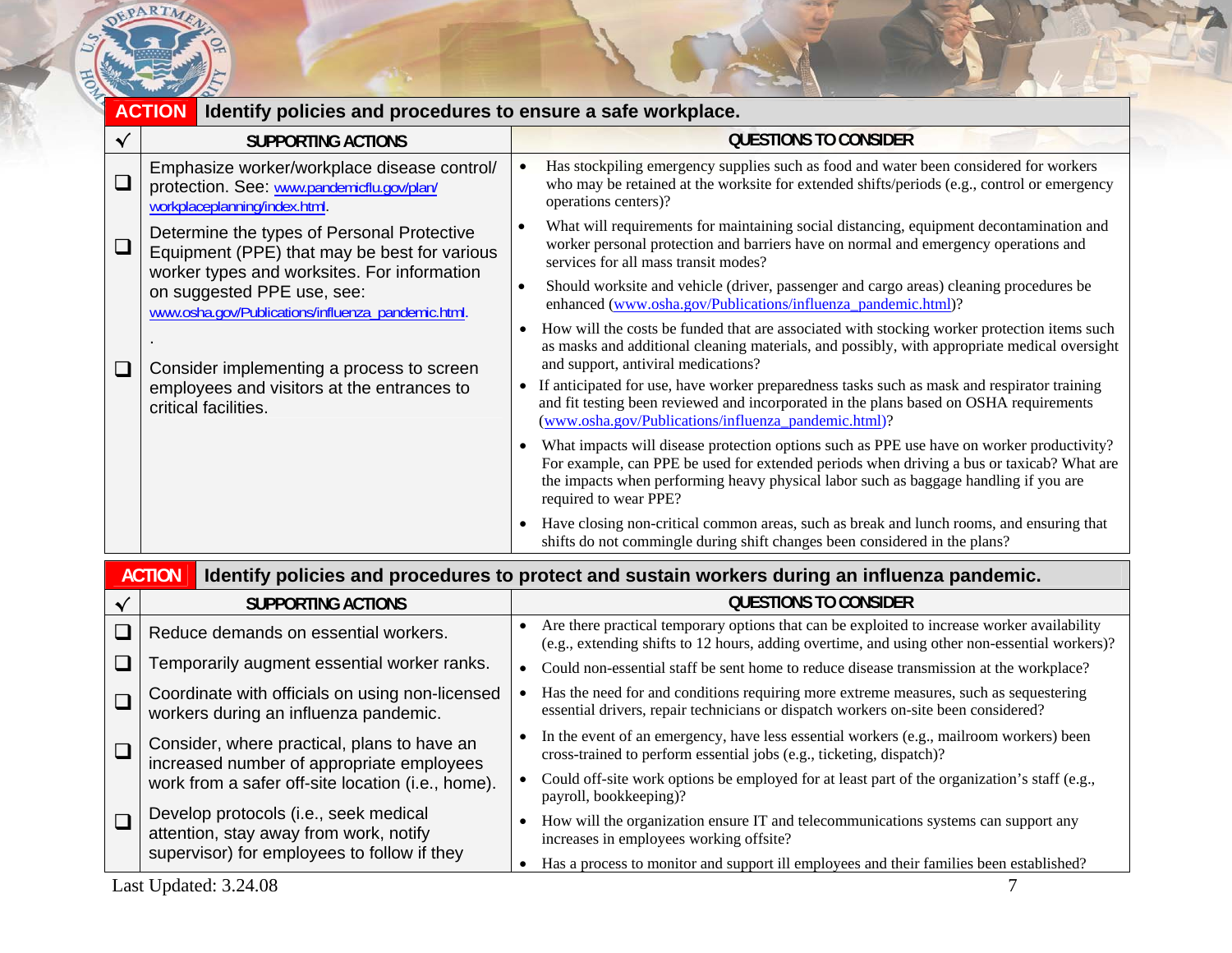| contract virus, show symptoms, or have ill<br>family members. | Have locations to screen workers before they begin their shift been considered? Are there<br>"self declaration" forms for workers to assess their and their family's health?         |
|---------------------------------------------------------------|--------------------------------------------------------------------------------------------------------------------------------------------------------------------------------------|
|                                                               | Can the business effectively separate workers (e.g., bus, taxicab, and paratransit drivers)<br>from passengers by physical distancing and/or appropriate barriers during operations? |

|        | <b>ACTION</b><br>Identify Human Resource (HR) and protective actions to sustain essential workforce. |                                                                                                                                                                                                                  |
|--------|------------------------------------------------------------------------------------------------------|------------------------------------------------------------------------------------------------------------------------------------------------------------------------------------------------------------------|
|        | SUPPORTING ACTIONS                                                                                   | QUESTIONS TO CONSIDER                                                                                                                                                                                            |
|        | Assess standard Mass Transit business HR<br>policies and procedures.                                 | Have existing policies been adapted and/or new sick leave policies been developed to support<br>ill workers and well workers with ill family members<br>(www.pandemicflu.gov/plan/community/commitigation.html)? |
|        | Develop additional HR policies specific to<br>pandemic influenza response.                           | Has the organization met with worker unions and other HR groups on implementing new<br>policies temporarily?                                                                                                     |
|        | Identify likely legal considerations that may<br>arise from these new HR actions.                    | Has adding provisions in the relevant union/labor contracts been considered to address<br>actions to be taken if a pandemic influenza emergency is officially proclaimed-- it may                                |
| $\Box$ | Develop plans and procedures that provide<br>support and assistance to employees' families.          | necessitate the temporary suspension of certain collective bargaining agreement provisions?<br>Have the potential risks and the organization's planning and preparedness actions for                             |
|        | Provide regular communication to all staff on<br>the latest pandemic influenza                       | potential HR policy changes been communicated with workers and their families?<br>Have the actions to help reduce potential abuse of your leave policies been identified?                                        |
|        | recommendations.                                                                                     | Have the legal and business effects from employing emergency HR policies (e.g., costs<br>associated with leave policies, essential vs. non-essential worker status) been identified?                             |
|        |                                                                                                      | Have relevant Federal (e.g., Federal Medical Leave Act, www.dol.gov/esa/whd/fmla/), State,<br>or local laws that govern extended emergency leave been reviewed with workers?                                     |

## ESSENTIAL INTERDEPENDENCIES

When a pandemic influenza strikes, it will affect all sectors of society. Preparedness and response will require a coordinated nation-wide response, including Federal, State, and local governments and most importantly the private sector. To enable a swift pandemic influenza response and recovery, the Mass Transit Sub-Sector must identify and be able to sustain the essential interdependencies it supports and relies upon within and across sectors. Interdependencies requiring advanced coordination include support from municipal utilities, businesses, government health, safety and emergency response agencies, as well as essential goods and services from others such as fuel (gasoline, CNG and diesel), electricity, healthcare, telecommunications, and first responders.

#### **ACTIONIdentify the interdependent relationships and take actions to sustain this essential support.**

| <b>SUPPORTING ACTIONS</b>                                                                                                                                                              | <b>QUESTIONS TO CONSIDER</b>                                                                                                                                                                                                                                                                                                                                                             |
|----------------------------------------------------------------------------------------------------------------------------------------------------------------------------------------|------------------------------------------------------------------------------------------------------------------------------------------------------------------------------------------------------------------------------------------------------------------------------------------------------------------------------------------------------------------------------------------|
| Assess sector and external cross-sector<br>essential service support requirements.                                                                                                     | Within the Transportation Sector and other sectors, which entities do you depend on most to<br>sustain essential operations, and vice versa?                                                                                                                                                                                                                                             |
| Assess the capability of the sub-sector's<br>associations and government alert networks,<br>as well as other informal mutual aid and<br>assistance networks to reduce vulnerabilities. | What has the organization done to coordinate with and enhance its priority for support from<br>entities on which it depends inside and outside of the sector?<br>What critical customers (e.g., hospitals, critical manufacturing facilities, low-income<br>housing) depend most on specific mass transit route operations? What should/could be done<br>to prioritize support for them? |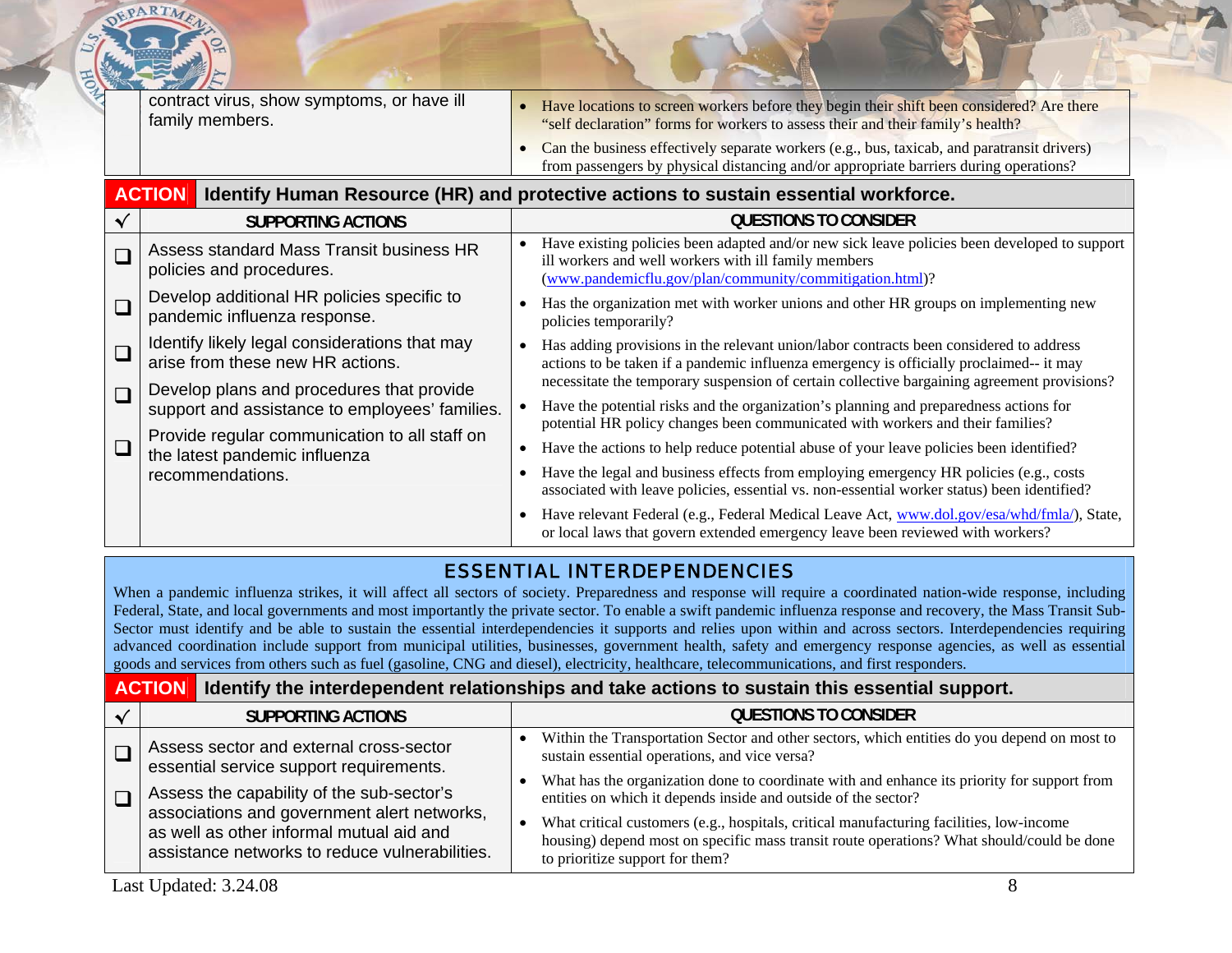|                  | <b>OEPARTMA</b>                                                                                                                                                                                                                                                                                                                                                                                                                                                                                                                                                                                                                                                                                                                                                                                                                             |                                                                                                                                                                                                                                                                                                                                                                                                                                                                                                                                                                                                                                                                                                                 |  |  |  |  |  |
|------------------|---------------------------------------------------------------------------------------------------------------------------------------------------------------------------------------------------------------------------------------------------------------------------------------------------------------------------------------------------------------------------------------------------------------------------------------------------------------------------------------------------------------------------------------------------------------------------------------------------------------------------------------------------------------------------------------------------------------------------------------------------------------------------------------------------------------------------------------------|-----------------------------------------------------------------------------------------------------------------------------------------------------------------------------------------------------------------------------------------------------------------------------------------------------------------------------------------------------------------------------------------------------------------------------------------------------------------------------------------------------------------------------------------------------------------------------------------------------------------------------------------------------------------------------------------------------------------|--|--|--|--|--|
|                  |                                                                                                                                                                                                                                                                                                                                                                                                                                                                                                                                                                                                                                                                                                                                                                                                                                             |                                                                                                                                                                                                                                                                                                                                                                                                                                                                                                                                                                                                                                                                                                                 |  |  |  |  |  |
| $\Box$<br>$\Box$ | Collaborate with public/private partners, such<br>as State/local health authorities and first<br>responders, who support and rely on the<br>business.<br>Consider developing joint operational plans<br>with service providers, suppliers, and<br>customers.                                                                                                                                                                                                                                                                                                                                                                                                                                                                                                                                                                                | Can the organization's risk and reliance on municipal and cross-sector support be reduced<br>through targeted preparedness activities? For example can the organization collaborate with<br>similar entities to establish a mutual support pact for equipment, supplies and workers?<br>Does the organization participate in State, regional and community pandemic influenza<br>planning and preparedness activities?<br>• Are the organization's pandemic influenza plans integrated with other key sector and cross-<br>sector business continuity plans?<br>Does the organization participate with other stakeholders in public and private pandemic<br>influenza planning and response training exercises? |  |  |  |  |  |
|                  | <b>REGULATORY ISSUES</b><br>In response to a pandemic influenza, the government may provide direct support, including vaccines, antivirals, and personal protection supplies for essential<br>workers; priority and clearances for an organization's supply deliveries; on-site public safety/physical security augmentation. Indirect support may include<br>governmental waivers from sector-specific regulatory requirements. However, public and private sector entities should not rely on regulatory relief and/or waivers<br>in their pandemic influenza planning. Early discussions with regulatory officials can identify issues that may be appropriate to address before and during a<br>pandemic influenza.<br>Identify Federal, State, and local regulatory requirements that may affect business operations.<br><b>ACTION</b> |                                                                                                                                                                                                                                                                                                                                                                                                                                                                                                                                                                                                                                                                                                                 |  |  |  |  |  |
| $\checkmark$     | <b>SUPPORTING ACTIONS</b>                                                                                                                                                                                                                                                                                                                                                                                                                                                                                                                                                                                                                                                                                                                                                                                                                   | <b>QUESTIONS TO CONSIDER</b>                                                                                                                                                                                                                                                                                                                                                                                                                                                                                                                                                                                                                                                                                    |  |  |  |  |  |
| $\Box$           | Identify regulations that, if temporarily<br>modified, would reduce impacts on essential<br>functions, resources, and workers.                                                                                                                                                                                                                                                                                                                                                                                                                                                                                                                                                                                                                                                                                                              | Are there direct/indirect impacts on operations to address, such as enacting temporary safety<br>policies (e.g., authorities for transit police/security to manage ill passengers and workers;<br>mandated social distancing procedures for bus and rail operations); and enhancing<br>enforcement of existing regulations (e.g., fuel price gouging)?                                                                                                                                                                                                                                                                                                                                                          |  |  |  |  |  |
| $\Box$           | Identify direct and indirect government support<br>options that may be necessary to ensure<br>sustaining the organization or sector.                                                                                                                                                                                                                                                                                                                                                                                                                                                                                                                                                                                                                                                                                                        | What impacts could result from government response actions and cross-jurisdictional<br>$\bullet$<br>differences in response (e.g., quarantine of specific communities; local travel restrictions)?<br>Are there temporary regulatory waivers to consider in sustaining essential operations (e.g.,<br>$\bullet$                                                                                                                                                                                                                                                                                                                                                                                                 |  |  |  |  |  |
| $\Box$           | Coordinate possible direct and indirect support<br>and specific regulatory constraints and relief<br>options in advance with the appropriate                                                                                                                                                                                                                                                                                                                                                                                                                                                                                                                                                                                                                                                                                                | extended hours of service, adjusting routine safety inspection schedules)?<br>Are there potential temporary worker and workforce regulatory challenges specific to a<br>$\bullet$<br>pandemic influenza that should be considered (e.g., authorizing drivers to operate on recently<br>expired CDLs and other credentials if credentialing offices are closed from pandemic                                                                                                                                                                                                                                                                                                                                     |  |  |  |  |  |
|                  | Federal/State/local government officials.                                                                                                                                                                                                                                                                                                                                                                                                                                                                                                                                                                                                                                                                                                                                                                                                   | influenza impacts)?                                                                                                                                                                                                                                                                                                                                                                                                                                                                                                                                                                                                                                                                                             |  |  |  |  |  |
| $\Box$           | Communicate potential relief actions in<br>advance to workers, supporting organizations,<br>insurance carriers and customers.                                                                                                                                                                                                                                                                                                                                                                                                                                                                                                                                                                                                                                                                                                               | What issues may arise from temporarily modifying safety/licensing procedures that<br>$\bullet$<br>organization's must plan to offset (e.g., insurance carrier restrictions, and greater monitoring<br>of those drivers who may be allowed to exceed hours of service)?<br>• Will the State temporarily waive CDL and other driver's licensure and certification<br>regulations to perform essential jobs temporarily?<br>In a crisis, will the State recognize another State's operator's CDL and certification (e.g., to                                                                                                                                                                                       |  |  |  |  |  |